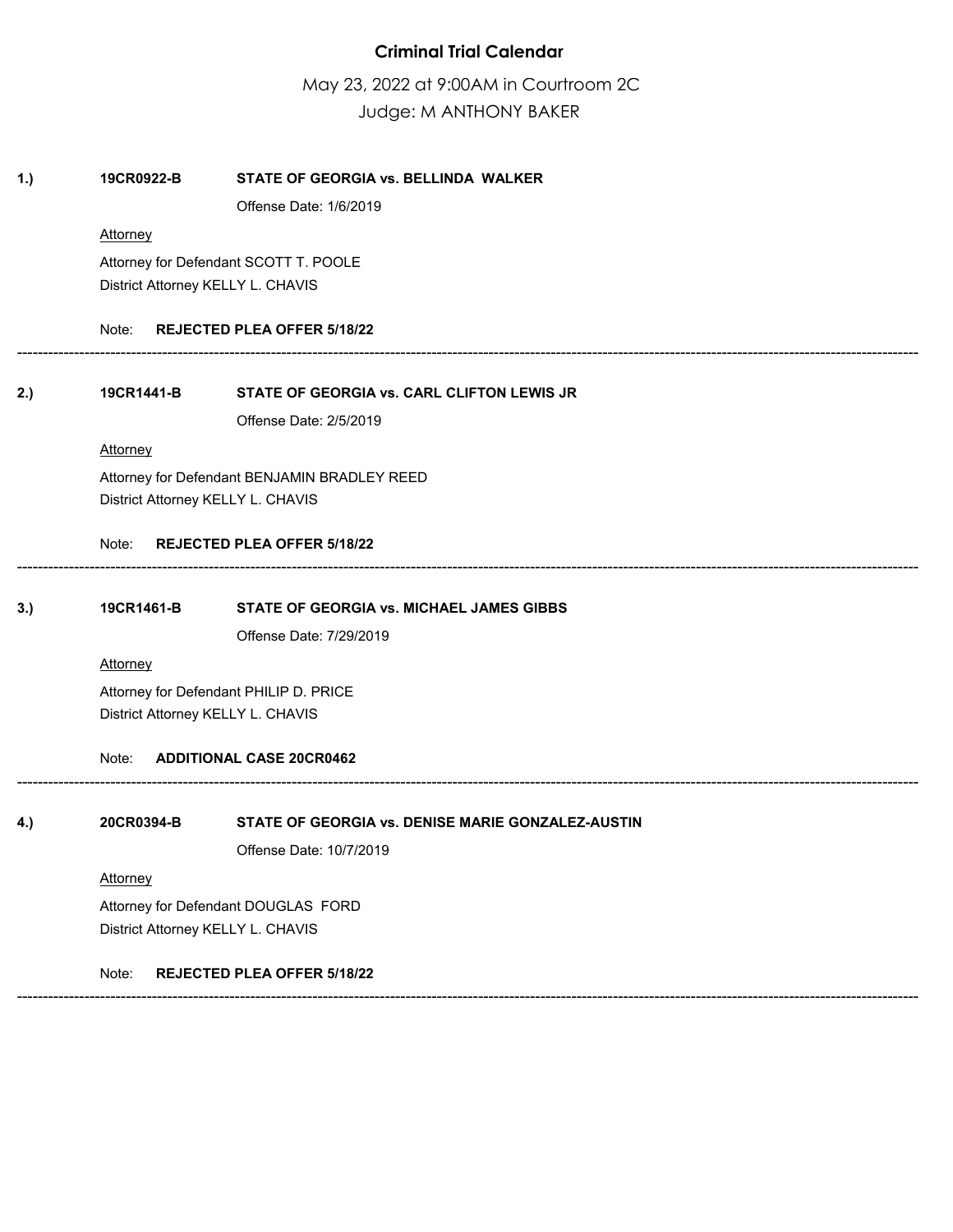# **Criminal Calendar**

# May 23, 2022

| 5.) | 20CR0462-B                                   | STATE OF GEORGIA vs. SHANE GREGORY HARTMAN      |  |  |  |
|-----|----------------------------------------------|-------------------------------------------------|--|--|--|
|     |                                              | Offense Date: 11/19/2019                        |  |  |  |
|     | <b>Attorney</b>                              |                                                 |  |  |  |
|     | Attorney for Defendant SCOTT T. POOLE        |                                                 |  |  |  |
|     | District Attorney KELLY L. CHAVIS            |                                                 |  |  |  |
|     | Note:                                        |                                                 |  |  |  |
| 6.) | 20CR0462-B                                   | <b>STATE OF GEORGIA vs. MICHAEL JAMES GIBBS</b> |  |  |  |
|     |                                              | Offense Date: 11/19/2019                        |  |  |  |
|     | <b>Attorney</b>                              |                                                 |  |  |  |
|     |                                              | Attorney for Defendant PHILIP D. PRICE          |  |  |  |
|     | District Attorney KELLY L. CHAVIS            |                                                 |  |  |  |
|     | Note:                                        | <b>ADDITIONAL CASE 19CR1461</b>                 |  |  |  |
| 7.) | 20CR0549-B                                   | STATE OF GEORGIA vs. BLAKE ROBERT ERICKSON      |  |  |  |
|     |                                              | Offense Date: 2/28/2020                         |  |  |  |
|     | <b>Attorney</b>                              |                                                 |  |  |  |
|     | District Attorney AARON SMOTHERS             |                                                 |  |  |  |
|     | Attorney for Defendant ROBERT DOUGLAS ORTMAN |                                                 |  |  |  |
|     | DEFENDANT DID NOT APPEAR ON 5/18<br>Note:    |                                                 |  |  |  |
| 8.) | 20CR0807-B                                   | STATE OF GEORGIA vs. MICHAEL LEE STEWART        |  |  |  |
|     |                                              | Offense Date: 1/27/2019                         |  |  |  |
|     | Attorney                                     |                                                 |  |  |  |
|     | District Attorney AARON SMOTHERS             |                                                 |  |  |  |
|     | Attorney for Defendant GREGORY A HICKS       |                                                 |  |  |  |
|     | Note:                                        | DEFENDANT DID NOT SHOW ON 5/18                  |  |  |  |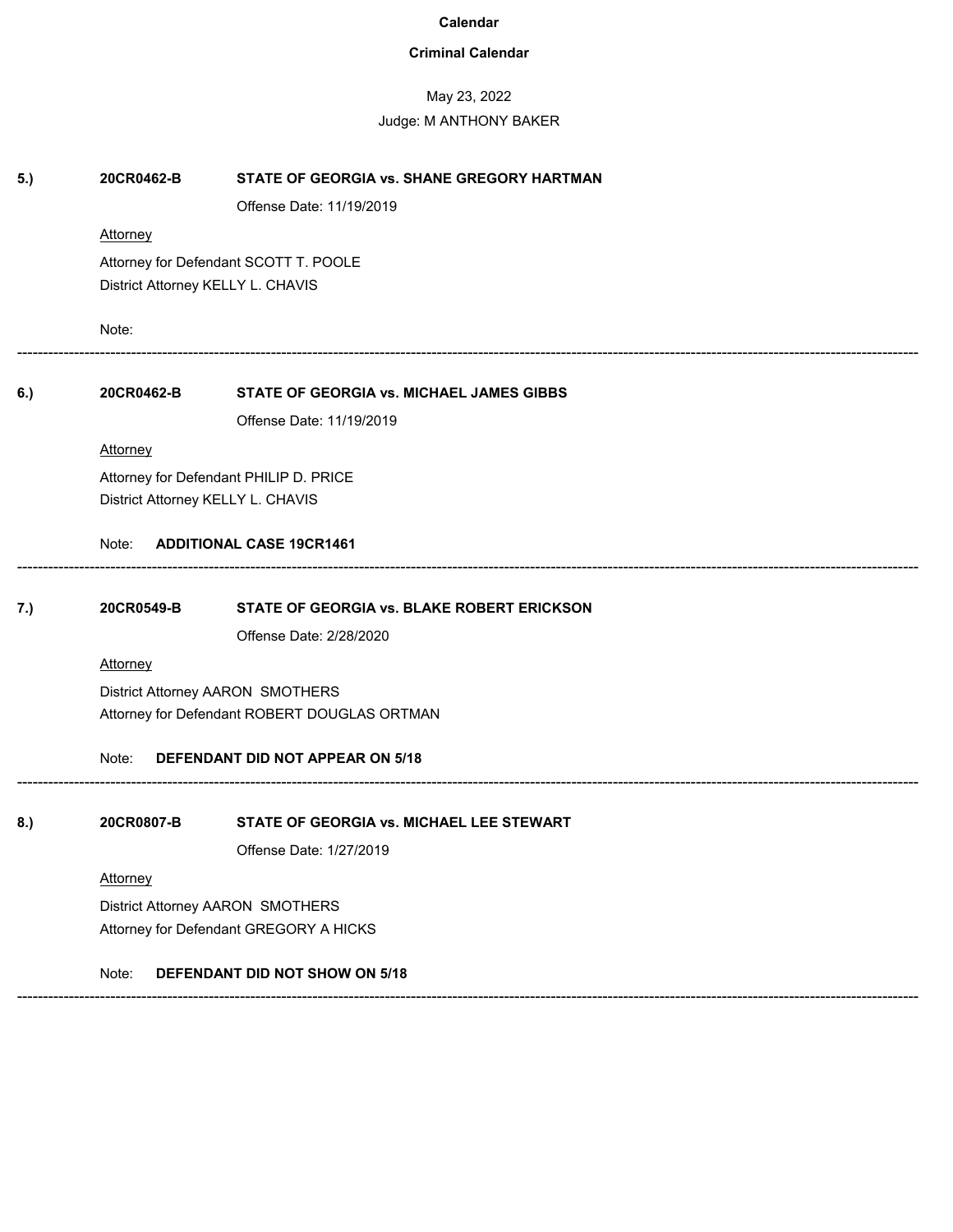# **Criminal Calendar**

# May 23, 2022

| 20CR0965-B                                | STATE OF GEORGIA vs. DELVIN REX KEMP         |  |  |
|-------------------------------------------|----------------------------------------------|--|--|
|                                           | Offense Date: 7/2/2020                       |  |  |
| Attorney                                  |                                              |  |  |
|                                           | District Attorney ROBERT G. MORTON III       |  |  |
| Attorney for Defendant DREW G. BISHOP     |                                              |  |  |
| Note:                                     |                                              |  |  |
| 20CR0970-B                                | STATE OF GEORGIA vs. MARK SHIN               |  |  |
|                                           | Offense Date: 1/15/2020                      |  |  |
| Attorney                                  |                                              |  |  |
|                                           | Attorney for Defendant LUBIN C AN            |  |  |
|                                           | District Attorney KATIE M GROPPER            |  |  |
| Note:                                     |                                              |  |  |
| 20CR1116-B                                | STATE OF GEORGIA vs. STEVEN ESPINAL SEVERINO |  |  |
|                                           | Offense Date: 5/27/2020                      |  |  |
| Attorney                                  |                                              |  |  |
| Attorney for Defendant JONATHAN A. KESLER |                                              |  |  |
| District Attorney ALANA DRISCOLL          |                                              |  |  |
| Note:                                     |                                              |  |  |
| 20CR1130-B                                | STATE OF GEORGIA vs. SUSAN CAROL BLANCHARD   |  |  |
|                                           | Offense Date: 5/6/2020                       |  |  |
| Attorney                                  |                                              |  |  |
| Attorney for Defendant SCOTT T. POOLE     |                                              |  |  |
| District Attorney ALANA DRISCOLL          |                                              |  |  |
| Note:                                     |                                              |  |  |
|                                           |                                              |  |  |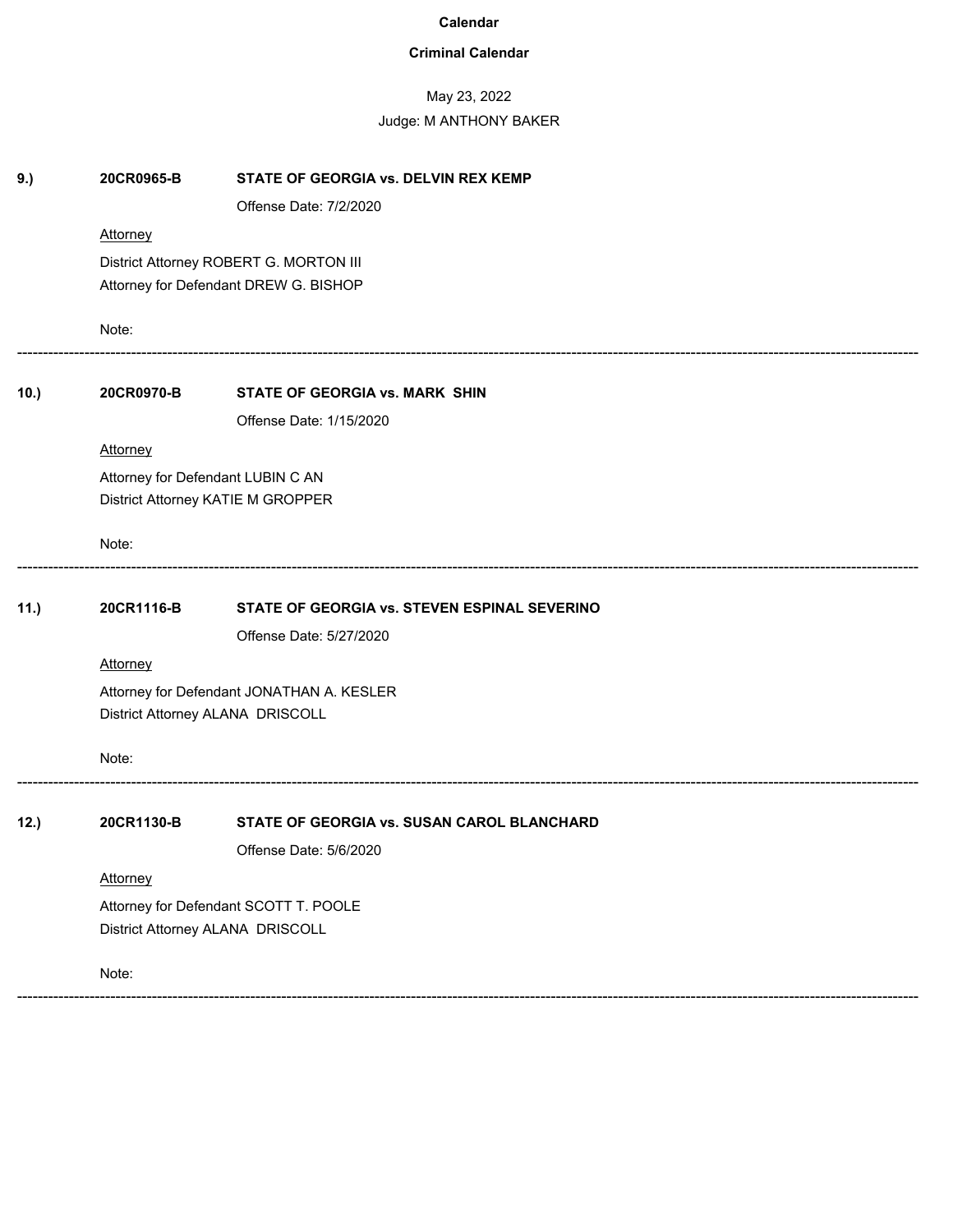# **Criminal Calendar**

# May 23, 2022

| 13.) | 21CR0054-B                              | STATE OF GEORGIA vs. MARY JO WAKEFIELD      |  |  |  |  |
|------|-----------------------------------------|---------------------------------------------|--|--|--|--|
|      |                                         | Offense Date: 12/26/2019                    |  |  |  |  |
|      | <b>Attorney</b>                         |                                             |  |  |  |  |
|      | District Attorney KELLY L. CHAVIS       |                                             |  |  |  |  |
|      | Attorney for Defendant KATHRYN R ELWART |                                             |  |  |  |  |
|      | Note:                                   |                                             |  |  |  |  |
| 14.) | 21CR0170-B                              | STATE OF GEORGIA vs. JONATHAN TRAMORE BLAIR |  |  |  |  |
|      |                                         | Offense Date: 4/22/2020                     |  |  |  |  |
|      | <b>Attorney</b>                         |                                             |  |  |  |  |
|      |                                         | District Attorney KELLY L. CHAVIS           |  |  |  |  |
|      |                                         | Attorney for Defendant JONATHAN A. KESLER   |  |  |  |  |
|      | Note:                                   | <b>WAIVED JURY TRIAL ON 3/21</b>            |  |  |  |  |
| 15.) | 21CR0180-B                              | STATE OF GEORGIA vs. ALISSA DAWN MCCONNELL  |  |  |  |  |
|      |                                         | Offense Date: 8/24/2019                     |  |  |  |  |
|      | <b>Attorney</b>                         |                                             |  |  |  |  |
|      |                                         | Attorney for Defendant JEFFREY M. HELLER    |  |  |  |  |
|      |                                         | District Attorney AARON SMOTHERS            |  |  |  |  |
|      | Note:                                   |                                             |  |  |  |  |
| 16.) | 21CR0185-B                              | STATE OF GEORGIA vs. JACKSON KYLE KELLEY    |  |  |  |  |
|      |                                         | Offense Date: 9/2/2020                      |  |  |  |  |
|      | Attorney                                |                                             |  |  |  |  |
|      | District Attorney AARON SMOTHERS        |                                             |  |  |  |  |
|      |                                         | Attorney for Defendant LLOYD J MATTHEWS     |  |  |  |  |
|      | Note:                                   |                                             |  |  |  |  |
|      |                                         |                                             |  |  |  |  |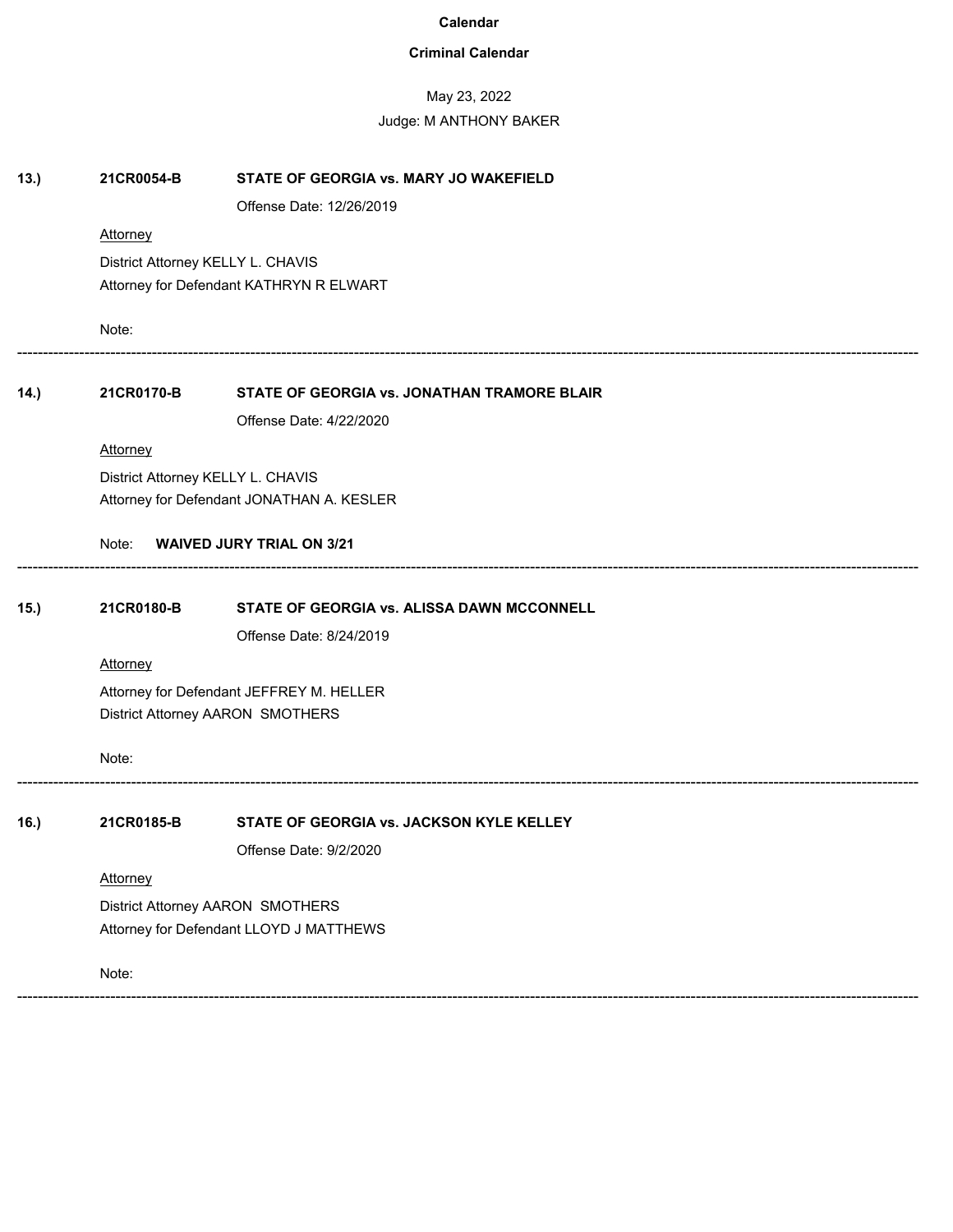### **Criminal Calendar**

#### May 23, 2022

# Judge: M ANTHONY BAKER **17.) 21CR0216-B STATE OF GEORGIA vs. TRAVIS JOSEPH GASPARD** Offense Date: 9/27/2020 **Attorney** District Attorney AARON SMOTHERS Attorney for Defendant ZACHARY H. SMITH Note: **REJECTED PLEA OFFER ON 3/7** ------------------------------------------------------------------------------------------------------------------------------------------------------------------------------ **18.) 21CR0227-B STATE OF GEORGIA vs. MARK ANTHONY JONES** Offense Date: 1/4/2021 **Attorney** Attorney for Defendant JEFF MCADAMS District Attorney ALANA DRISCOLL Note: **REJECTED PLEA OFFER ON 5/18** ------------------------------------------------------------------------------------------------------------------------------------------------------------------------------ **19.) 21CR0279-B STATE OF GEORGIA vs. JEREMY ALLEN SISSON**  Offense Date: 6/18/2020 **Attorney** Attorney for Defendant GREGORY A HICKS District Attorney KELLY L. CHAVIS Note: ------------------------------------------------------------------------------------------------------------------------------------------------------------------------------ **20.) 21CR0297-B STATE OF GEORGIA vs. DOMINQUE JUWAN PETTY**  Offense Date: 5/28/2020 **Attorney** District Attorney AARON SMOTHERS Attorney for Defendant DAVID S WEST Note: ------------------------------------------------------------------------------------------------------------------------------------------------------------------------------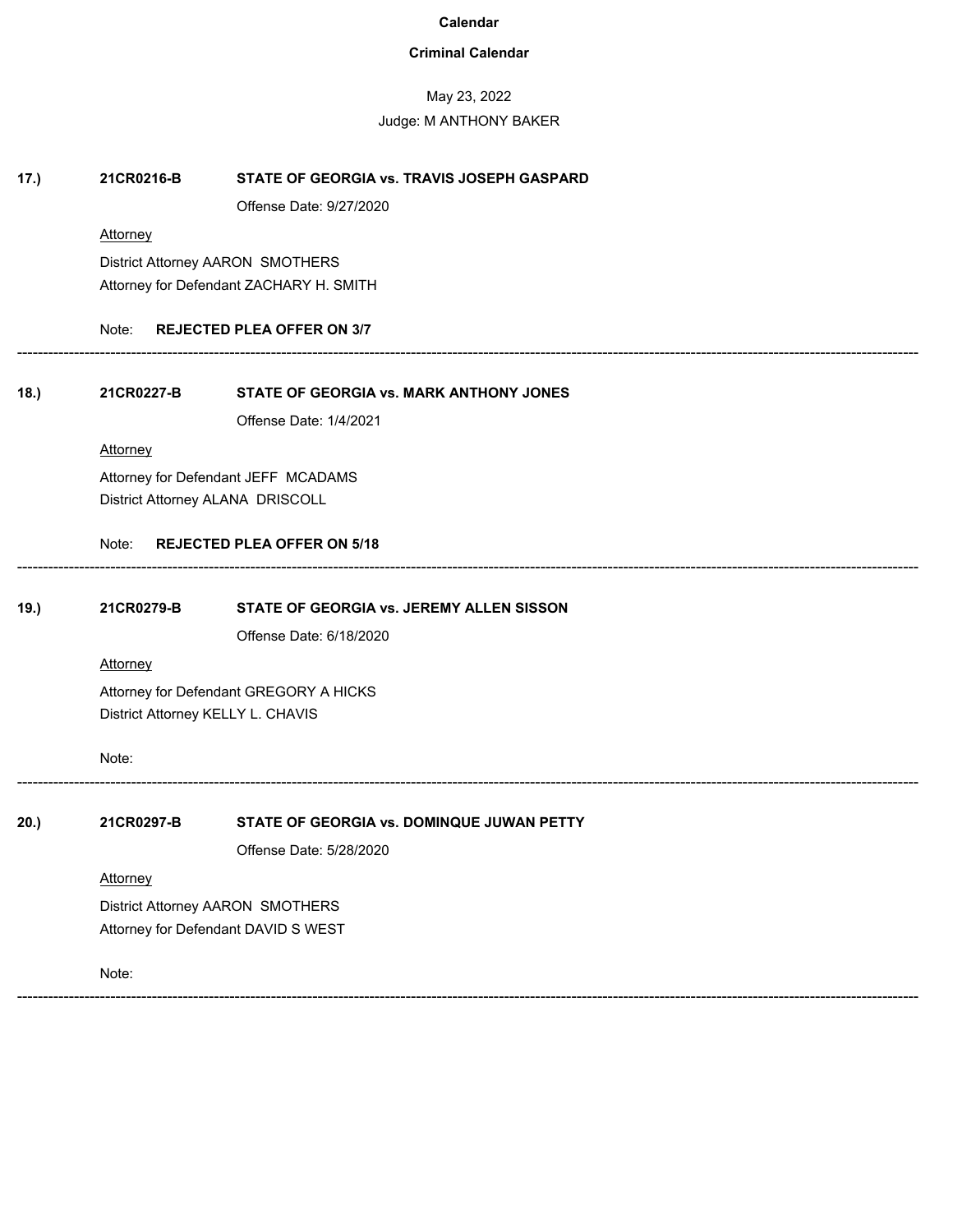# **Criminal Calendar**

# May 23, 2022

| 21.) | 21CR0403-B                                | STATE OF GEORGIA vs. WILLIAM COREY PEAKE   |  |  |
|------|-------------------------------------------|--------------------------------------------|--|--|
|      |                                           | Offense Date: 6/9/2019                     |  |  |
|      | <b>Attorney</b>                           |                                            |  |  |
|      | Attorney for Defendant MICHAEL M HAWKINS  |                                            |  |  |
|      | District Attorney KELLY L. CHAVIS         |                                            |  |  |
|      | Note:                                     |                                            |  |  |
| 22.) | 21CR0439-B                                | STATE OF GEORGIA vs. JONATHAN MICHAEL COIT |  |  |
|      |                                           | Offense Date: 8/8/2020                     |  |  |
|      | <b>Attorney</b>                           |                                            |  |  |
|      |                                           | District Attorney ROBERT G. MORTON III     |  |  |
|      | Attorney for Defendant CURTIS G. BROWN    |                                            |  |  |
|      | Note:                                     |                                            |  |  |
| 23.) | 21CR0443-B                                | STATE OF GEORGIA vs. JUSTIN CHANCE LEE     |  |  |
|      |                                           | Offense Date: 5/10/2020                    |  |  |
|      | <b>Attorney</b>                           |                                            |  |  |
|      | Attorney for Defendant GREGORY A HICKS    |                                            |  |  |
|      | District Attorney ROBERT G. MORTON III    |                                            |  |  |
|      | Note:                                     |                                            |  |  |
| 24.) | 21CR0448-B                                | STATE OF GEORGIA vs. KYLE TERRELL SCOTT    |  |  |
|      |                                           | Offense Date: 2/19/2020                    |  |  |
|      | Attorney                                  |                                            |  |  |
|      | District Attorney AARON SMOTHERS          |                                            |  |  |
|      | Attorney for Defendant JONATHAN A. KESLER |                                            |  |  |
|      | Note:                                     |                                            |  |  |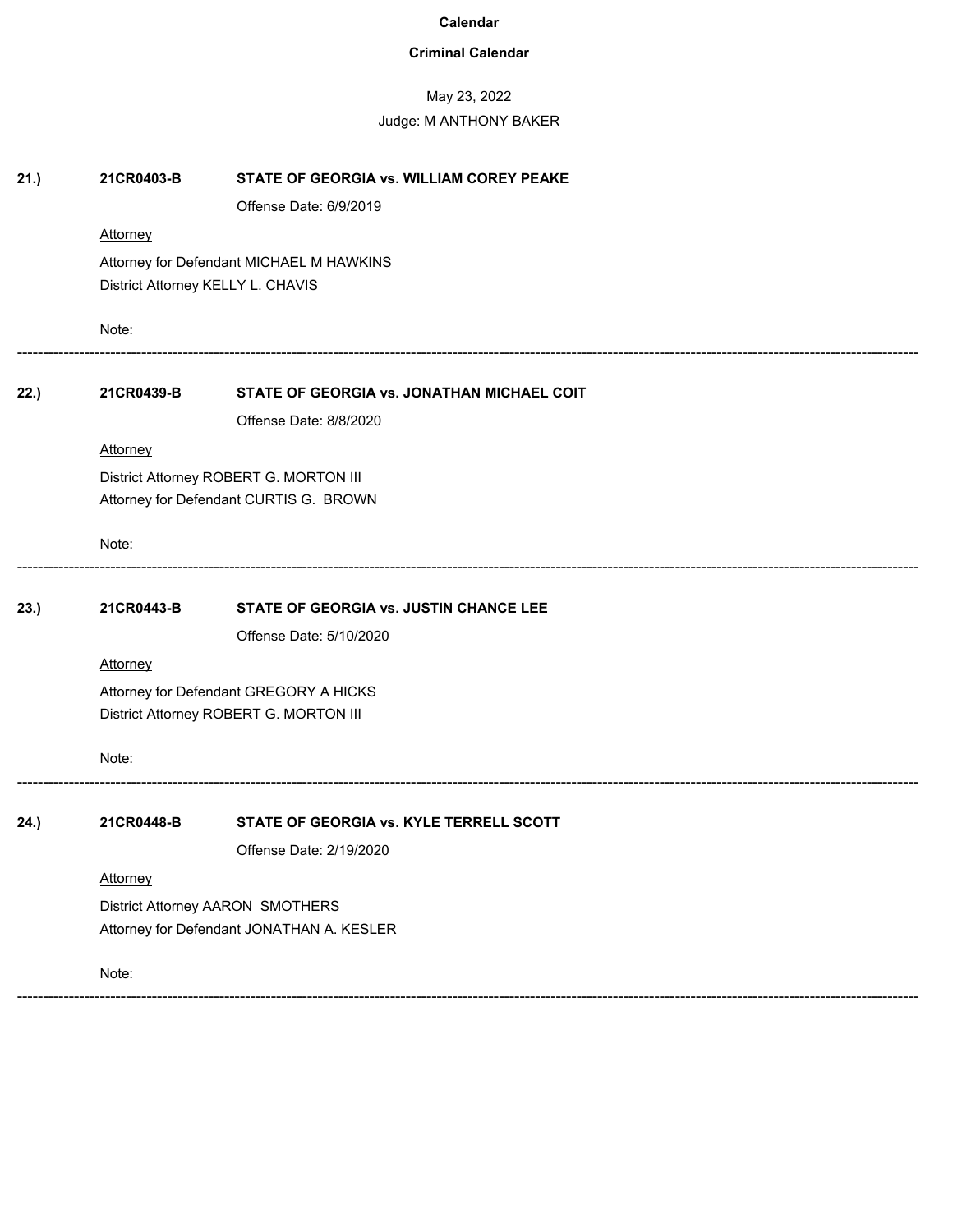# **Criminal Calendar**

# May 23, 2022

| 25.) | 21CR0550-B                                | STATE OF GEORGIA vs. ASHLEY COLLIER  |  |  |
|------|-------------------------------------------|--------------------------------------|--|--|
|      |                                           | Offense Date: 9/27/2018              |  |  |
|      | Attorney                                  |                                      |  |  |
|      | District Attorney ROBERT G. MORTON III    |                                      |  |  |
|      | Attorney for Defendant PHILIP D. PRICE    |                                      |  |  |
|      | Note:                                     |                                      |  |  |
| 26.) | 21CR0571-B                                | STATE OF GEORGIA vs. SHAINA M RYAN   |  |  |
|      |                                           | Offense Date: 11/21/2020             |  |  |
|      | Attorney                                  |                                      |  |  |
|      |                                           | District Attorney AARON SMOTHERS     |  |  |
|      | Attorney for Defendant SHERRI H STONEY    |                                      |  |  |
|      | Note:                                     |                                      |  |  |
| 27.) | 21CR0614-B                                | STATE OF GEORGIA vs. JANET LEIGH KEY |  |  |
|      |                                           | Offense Date: 1/26/2021              |  |  |
|      | Attorney                                  |                                      |  |  |
|      | District Attorney KELLY L. CHAVIS         |                                      |  |  |
|      | Attorney for Defendant JONATHAN A. KESLER |                                      |  |  |
|      | Note:                                     |                                      |  |  |
| 28.) | 21CR0626-B                                | STATE OF GEORGIA vs. JENNIFER HALL   |  |  |
|      |                                           | Offense Date: 11/18/2020             |  |  |
|      | Attorney                                  |                                      |  |  |
|      | Attorney for Defendant RACHEL D COLLEDGE  |                                      |  |  |
|      | Attorney for Defendant PHILIP D. PRICE    |                                      |  |  |
|      | Note:                                     |                                      |  |  |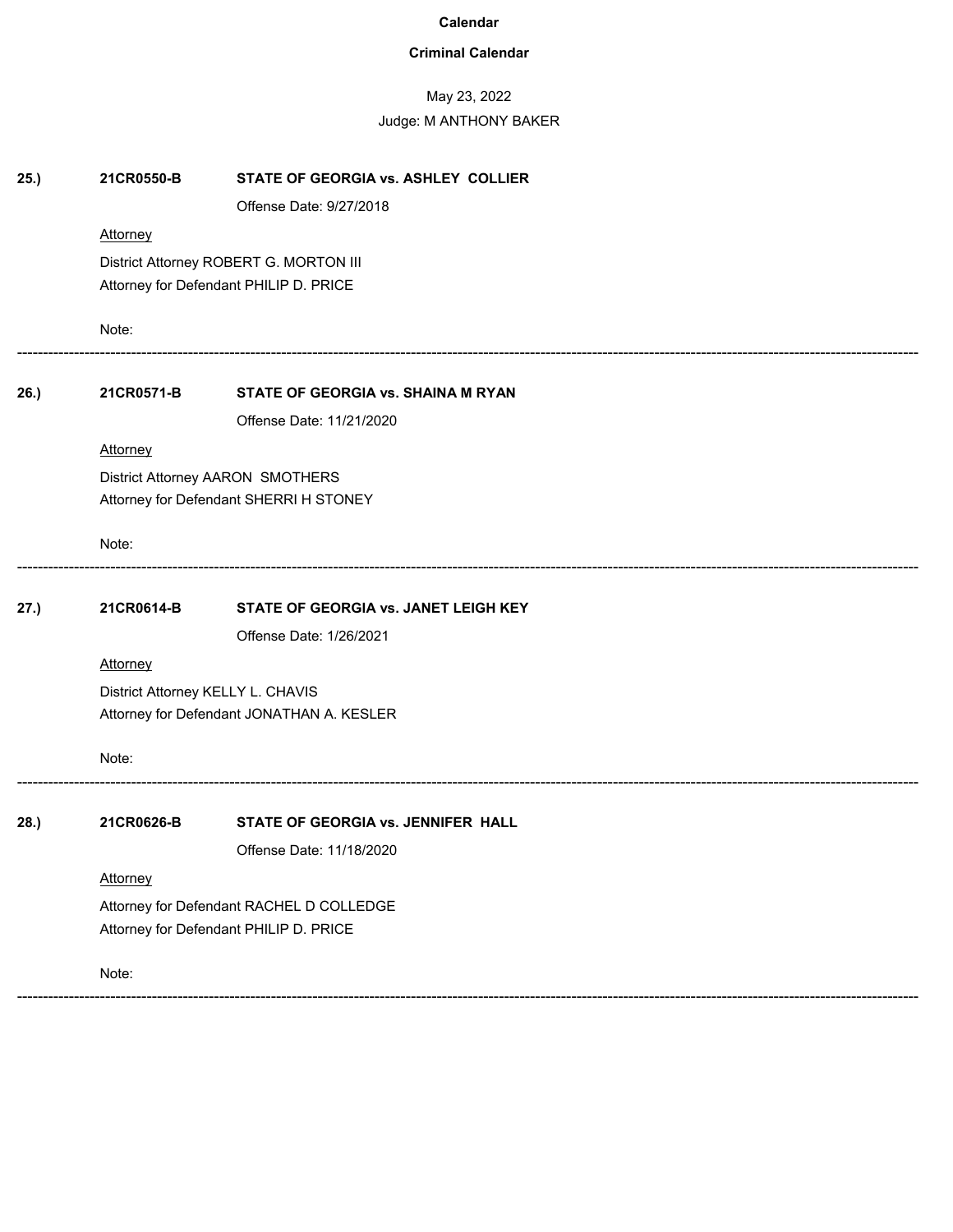# **Criminal Calendar**

# May 23, 2022

| 29.) | 21CR0633-B                               | STATE OF GEORGIA vs. JAMES STANLEY SPENCE       |  |  |  |
|------|------------------------------------------|-------------------------------------------------|--|--|--|
|      |                                          | Offense Date: 10/24/2020                        |  |  |  |
|      | <b>Attorney</b>                          |                                                 |  |  |  |
|      | District Attorney AARON SMOTHERS         |                                                 |  |  |  |
|      |                                          | Attorney for Defendant SHERRI H STONEY          |  |  |  |
|      | Note:                                    |                                                 |  |  |  |
| 30.) | 21CR0685-B                               | STATE OF GEORGIA vs. TOMMI SUE MITCHELL         |  |  |  |
|      |                                          | Offense Date: 10/13/2020                        |  |  |  |
|      | <b>Attorney</b>                          |                                                 |  |  |  |
|      |                                          | Attorney for Defendant F RENEE REGARD ROCKWELL  |  |  |  |
|      |                                          | District Attorney AARON SMOTHERS                |  |  |  |
|      | Note:                                    |                                                 |  |  |  |
| 31.) | 21CR0699-B                               | STATE OF GEORGIA vs. GERALD CHRISTOPHER ANDUJAR |  |  |  |
|      |                                          | Offense Date: 9/1/2020                          |  |  |  |
|      | <b>Attorney</b>                          |                                                 |  |  |  |
|      | Attorney for Defendant DREW G. BISHOP    |                                                 |  |  |  |
|      |                                          | District Attorney KATIE M GROPPER               |  |  |  |
|      | Note:                                    |                                                 |  |  |  |
| 32.) | 21CR0750-B                               | STATE OF GEORGIA vs. JASON CHRISTIAN SNYDER     |  |  |  |
|      |                                          | Offense Date: 3/22/2020                         |  |  |  |
|      | Attorney                                 |                                                 |  |  |  |
|      | District Attorney AARON SMOTHERS         |                                                 |  |  |  |
|      | Attorney for Defendant JEFFREY M. HELLER |                                                 |  |  |  |
|      | Note:                                    |                                                 |  |  |  |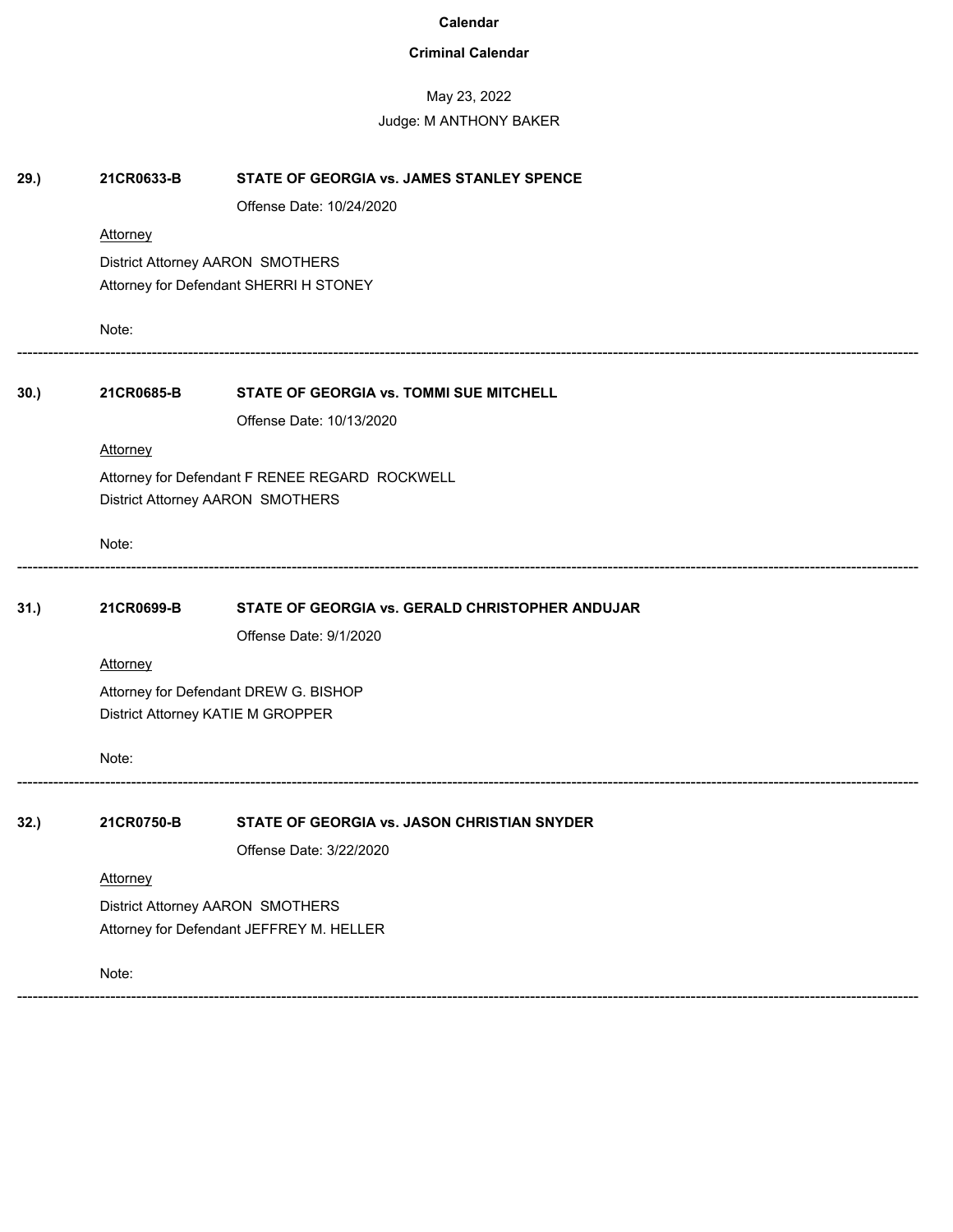### **Criminal Calendar**

#### May 23, 2022

#### Judge: M ANTHONY BAKER

#### **33.) 21CR0751-B STATE OF GEORGIA vs. CARLA EARLENE FORTNER**

Offense Date: 2/3/2021

#### **Attorney**

District Attorney AARON SMOTHERS Attorney for Defendant CHRISTOPHER L. BISHOP

Note:

------------------------------------------------------------------------------------------------------------------------------------------------------------------------------

------------------------------------------------------------------------------------------------------------------------------------------------------------------------------

------------------------------------------------------------------------------------------------------------------------------------------------------------------------------

#### **34.) 21CR0754-B STATE OF GEORGIA vs. MICHAEL LAMAR GILSTRAP**

Offense Date: 3/2/2020

#### **Attorney**

Attorney for Defendant J. DARAN BURNS Attorney for Defendant WALLACE W ROGERS District Attorney AARON SMOTHERS

#### Note: **ADDITIONAL CASE 21CR0756 & 21CR1150**

#### **35.) 21CR0756-B STATE OF GEORGIA vs. MICHAEL LAMAR GILSTRAP**

Offense Date: 8/5/2020

#### **Attorney**

Attorney for Defendant J. DARAN BURNS Attorney for Defendant WALLACE W ROGERS District Attorney AARON SMOTHERS

Note: **ADDITIONAL CASE 21CR0754 & 21CR1150**

#### **36.) 21CR0793-B STATE OF GEORGIA vs. MICHAEL PATRICK SPAULDING**

Offense Date: 10/22/2020

#### **Attorney**

District Attorney ROBERT G. MORTON III Attorney for Defendant JEFFREY M. HELLER

Note:

------------------------------------------------------------------------------------------------------------------------------------------------------------------------------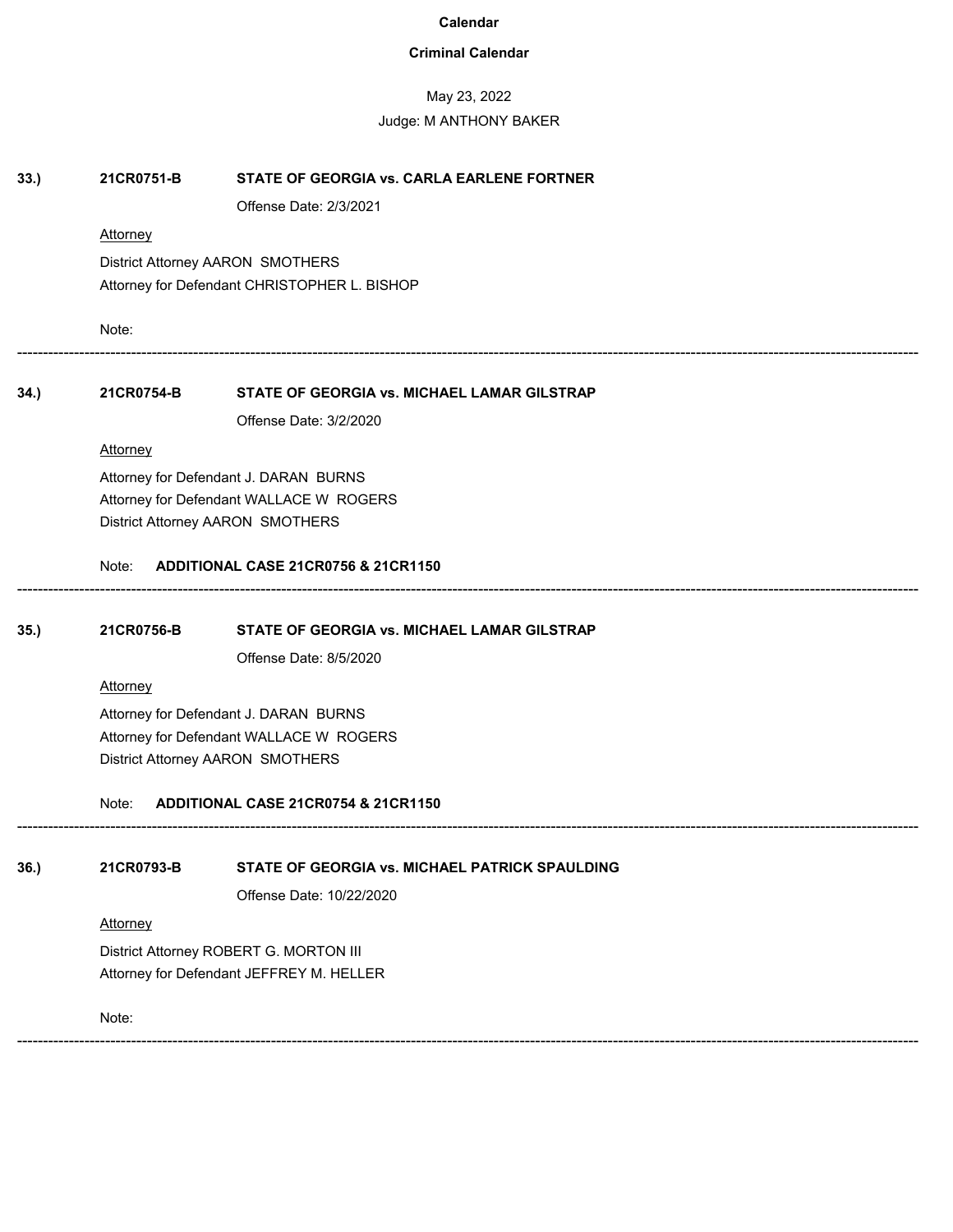# **Criminal Calendar**

# May 23, 2022

| 37.) | 21CR0794-B                              | STATE OF GEORGIA vs. JEDON PRATT            |  |  |
|------|-----------------------------------------|---------------------------------------------|--|--|
|      |                                         | Offense Date: 12/22/2020                    |  |  |
|      | Attorney                                |                                             |  |  |
|      | District Attorney KELLY L. CHAVIS       |                                             |  |  |
|      | Attorney for Defendant ZACHARY H. SMITH |                                             |  |  |
|      | Note:                                   |                                             |  |  |
| 38.) | 21CR0797-B                              | STATE OF GEORGIA vs. JORDAN LEE DAVIS       |  |  |
|      |                                         | Offense Date: 10/20/2020                    |  |  |
|      | Attorney                                |                                             |  |  |
|      |                                         | District Attorney ROBERT G. MORTON III      |  |  |
|      |                                         | Attorney for Defendant ROSS D GRISHAM       |  |  |
|      | Note:                                   |                                             |  |  |
| 39.) | 21CR0816-B                              | STATE OF GEORGIA vs. LARRY DEAN JEFFERS     |  |  |
|      |                                         | Offense Date: 3/8/2021                      |  |  |
|      | <b>Attorney</b>                         |                                             |  |  |
|      | District Attorney AARON SMOTHERS        |                                             |  |  |
|      | Attorney for Defendant ROSS D GRISHAM   |                                             |  |  |
|      | Note:                                   |                                             |  |  |
| 40.) | 21CR0864-B                              | STATE OF GEORGIA vs. CALVIN ANTHONY HILL JR |  |  |
|      |                                         | Offense Date: 3/11/2021                     |  |  |
|      | Attorney                                |                                             |  |  |
|      | District Attorney AARON SMOTHERS        |                                             |  |  |
|      | Attorney for Defendant BRIAN A HOBBS    |                                             |  |  |
|      | Note:                                   |                                             |  |  |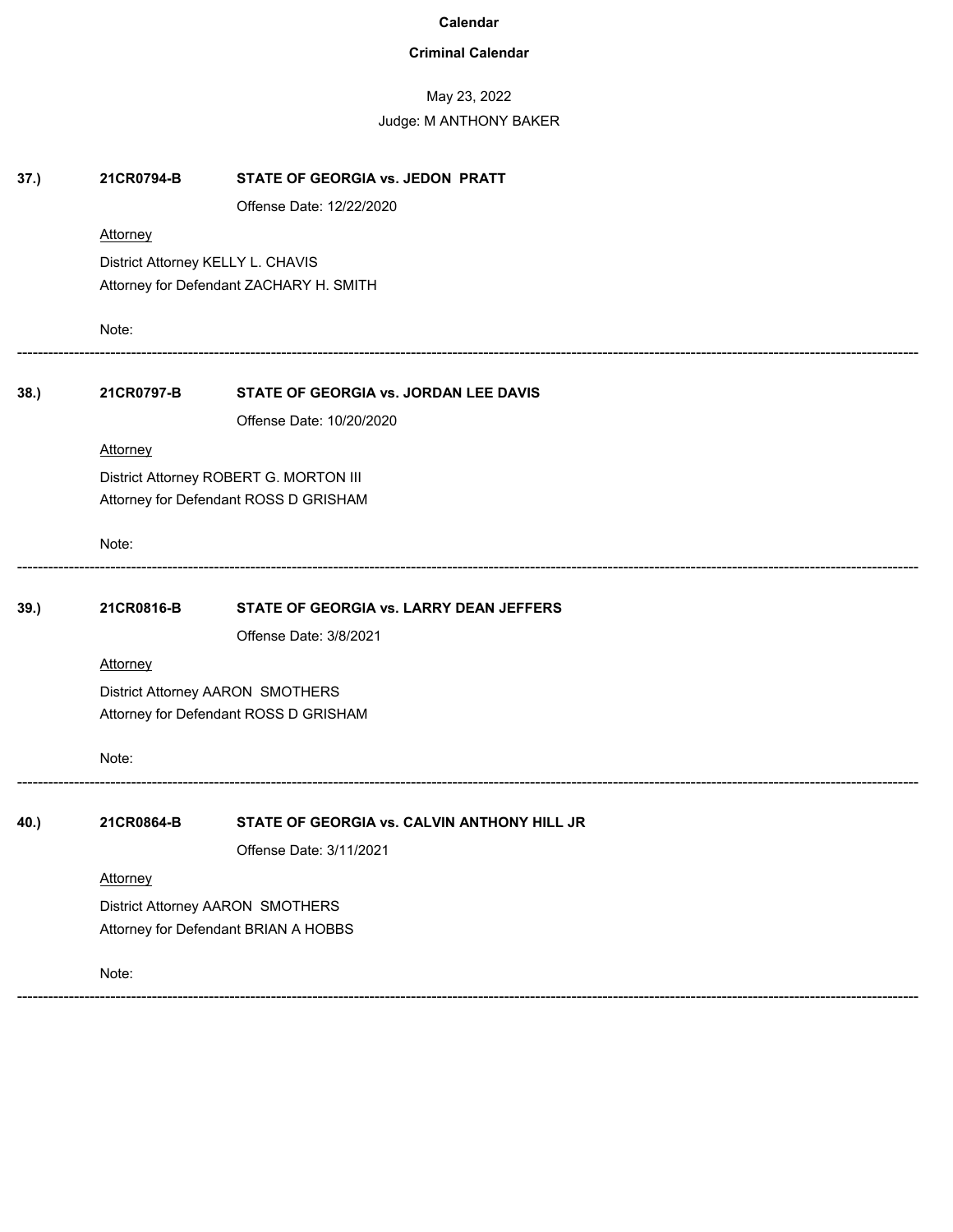# **Criminal Calendar**

# May 23, 2022

| 41.) | 21CR0869-B                            | STATE OF GEORGIA vs. JORDAN ARMON AKRAM  |  |  |
|------|---------------------------------------|------------------------------------------|--|--|
|      |                                       | Offense Date: 9/1/2018                   |  |  |
|      | <b>Attorney</b>                       |                                          |  |  |
|      | District Attorney AARON SMOTHERS      |                                          |  |  |
|      |                                       | Attorney for Defendant JEFFREY M. HELLER |  |  |
|      | Note:                                 |                                          |  |  |
| 42.) | 21CR1030-B                            | STATE OF GEORGIA vs. WILLIAM JOHN BRYAN  |  |  |
|      |                                       | Offense Date: 3/3/2021                   |  |  |
|      | <b>Attorney</b>                       |                                          |  |  |
|      |                                       | District Attorney KELLY L. CHAVIS        |  |  |
|      |                                       | Attorney for Defendant JEFFREY M. HELLER |  |  |
|      | Note:                                 |                                          |  |  |
| 43.) | 21CR1034-B                            | STATE OF GEORGIA vs. ASHLEY PAYNE        |  |  |
|      |                                       | Offense Date: 3/25/2021                  |  |  |
|      | <b>Attorney</b>                       |                                          |  |  |
|      |                                       | District Attorney KELLY L. CHAVIS        |  |  |
|      |                                       | Attorney for Defendant DAVID E GHATTAS   |  |  |
|      | Note:                                 |                                          |  |  |
| 44.) | 21CR1125-B                            | STATE OF GEORGIA vs. EZRA MORNING        |  |  |
|      |                                       | Offense Date: 1/11/2021                  |  |  |
|      | Attorney                              |                                          |  |  |
|      | District Attorney AARON SMOTHERS      |                                          |  |  |
|      | Attorney for Defendant W. SCOTT SMITH |                                          |  |  |
|      | Note:                                 |                                          |  |  |
|      |                                       |                                          |  |  |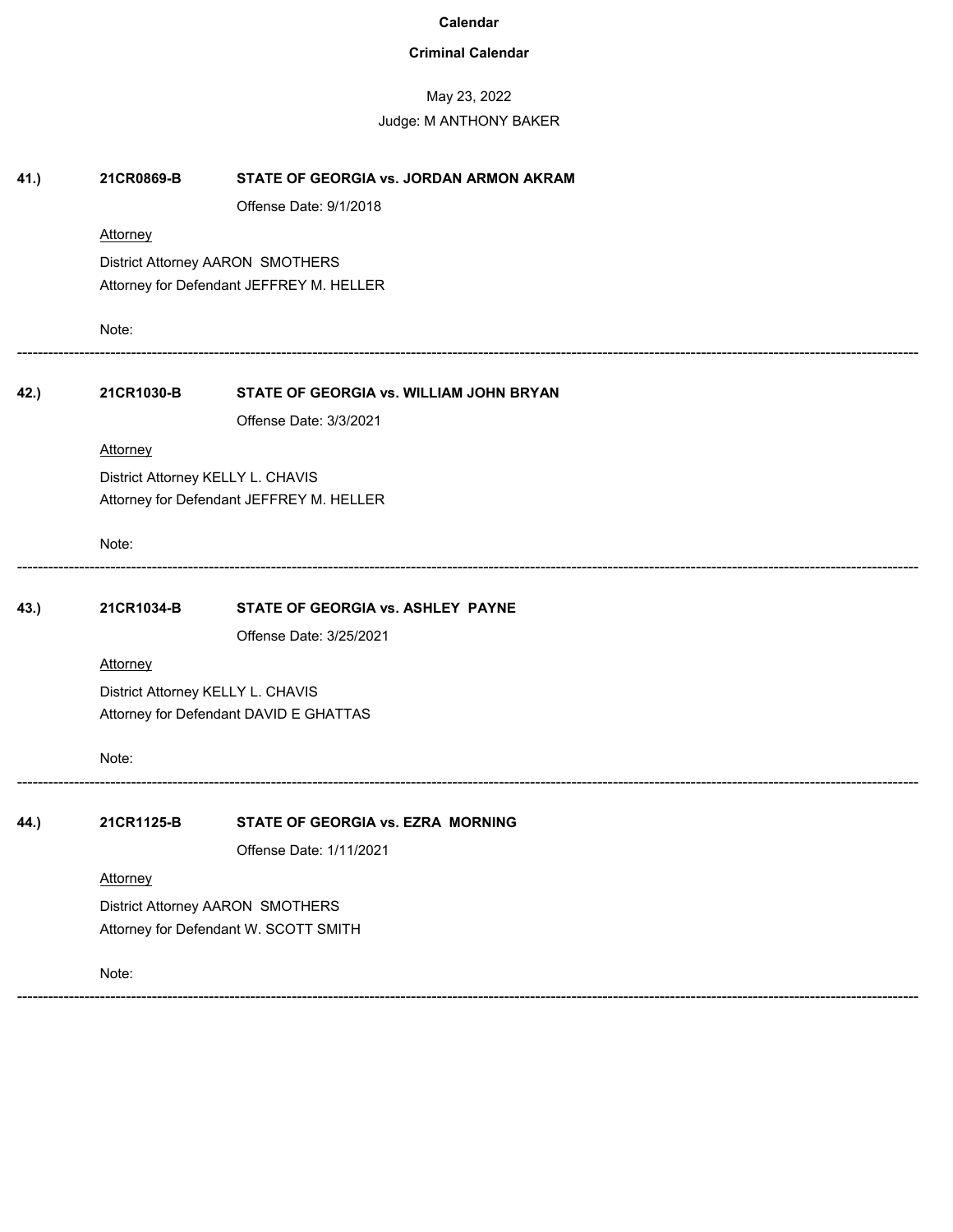# **Criminal Calendar**

# May 23, 2022

| 45.) | 21CR1127-B                                    | STATE OF GEORGIA vs. NATHANIEL EUGENE JACOBS |  |  |  |
|------|-----------------------------------------------|----------------------------------------------|--|--|--|
|      |                                               | Offense Date: 3/29/2021                      |  |  |  |
|      | Attorney                                      |                                              |  |  |  |
|      | District Attorney AARON SMOTHERS              |                                              |  |  |  |
|      | Attorney for Defendant SCOTT T. POOLE         |                                              |  |  |  |
|      | Note:                                         |                                              |  |  |  |
| 46.) | 21CR1132-B                                    | STATE OF GEORGIA vs. LINDSAY WARD            |  |  |  |
|      |                                               | Offense Date: 1/10/2021                      |  |  |  |
|      | Attorney                                      |                                              |  |  |  |
|      |                                               | District Attorney AARON SMOTHERS             |  |  |  |
|      | Attorney for Defendant JEFFREY M. HELLER      |                                              |  |  |  |
|      | Note:                                         |                                              |  |  |  |
| 47.) | 21CR1150-B                                    | STATE OF GEORGIA vs. MICHAEL LAMAR GILSTRAP  |  |  |  |
|      |                                               | Offense Date: 1/10/2021                      |  |  |  |
|      | Attorney                                      |                                              |  |  |  |
|      | Attorney for Defendant J. DARAN BURNS         |                                              |  |  |  |
|      | Attorney for Defendant WALLACE W ROGERS       |                                              |  |  |  |
|      | District Attorney AARON SMOTHERS              |                                              |  |  |  |
|      | ADDITIONAL CASES 21CR0754 & 21CR0756<br>Note: |                                              |  |  |  |
| 48.) | 21CR1180-B                                    | STATE OF GEORGIA vs. SAVANNAH LOUISE BRYAN   |  |  |  |
|      |                                               | Offense Date: 1/16/2021                      |  |  |  |
|      | Attorney                                      |                                              |  |  |  |
|      | Attorney for Defendant ROSS D GRISHAM         |                                              |  |  |  |
|      | District Attorney KELLY L. CHAVIS             |                                              |  |  |  |
|      | Note:                                         |                                              |  |  |  |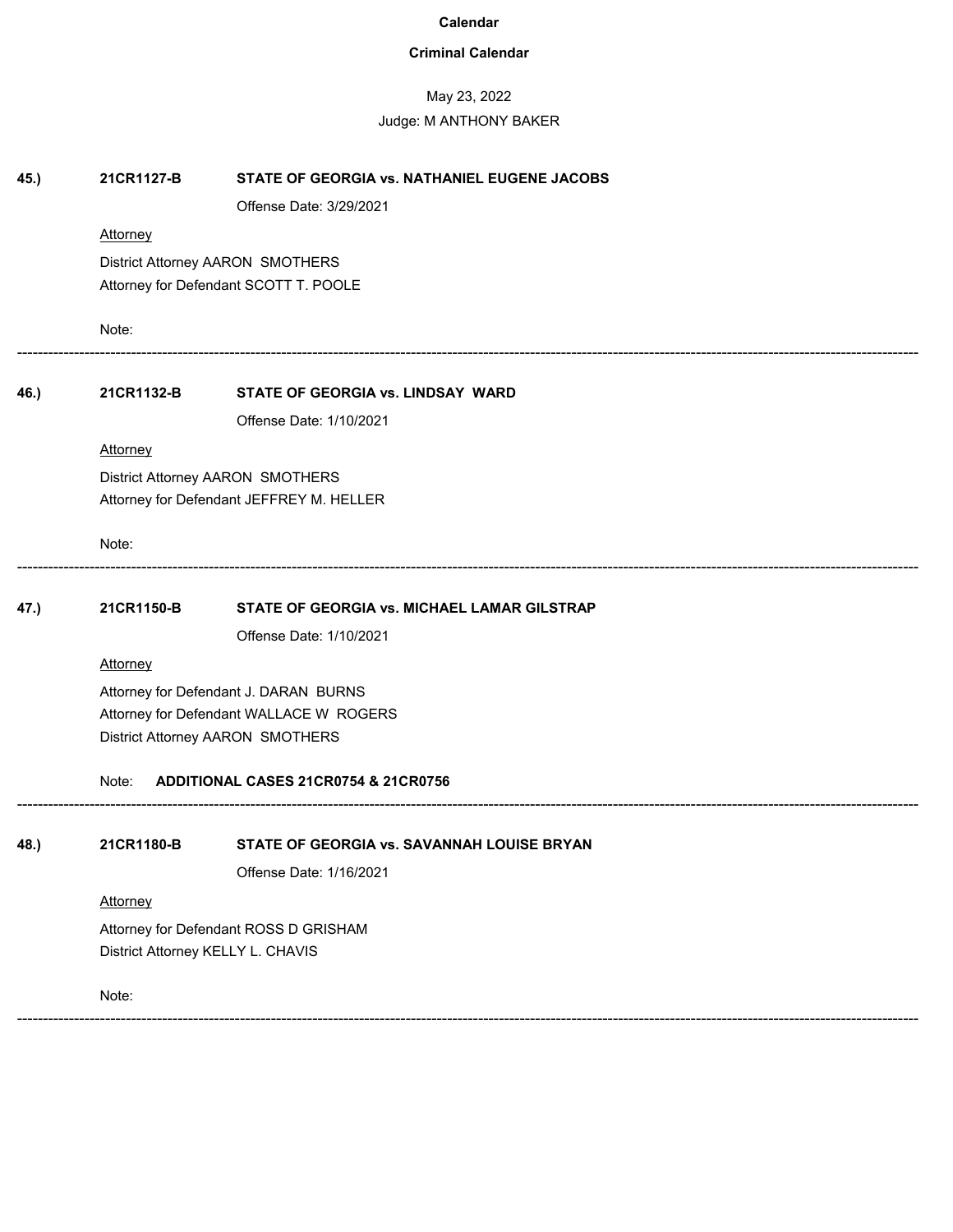# **Criminal Calendar**

# May 23, 2022

| 49.) | 21CR1180-B                                                                  | STATE OF GEORGIA vs. CHRISTOPHER AUSTIN MULKEY |  |  |
|------|-----------------------------------------------------------------------------|------------------------------------------------|--|--|
|      |                                                                             | Offense Date: 1/16/2021                        |  |  |
|      | Attorney                                                                    |                                                |  |  |
|      | Attorney for Defendant JEFFREY M. HELLER                                    |                                                |  |  |
|      | District Attorney KELLY L. CHAVIS                                           |                                                |  |  |
|      | Note:                                                                       |                                                |  |  |
| 50.) | 21CR1241-B                                                                  | STATE OF GEORGIA vs. LUIS FERNANDO GARZA       |  |  |
|      |                                                                             | Offense Date: 4/17/2021                        |  |  |
|      | Attorney                                                                    |                                                |  |  |
|      |                                                                             | District Attorney ALANA DRISCOLL               |  |  |
|      | Attorney for Defendant STACY BARNETT                                        |                                                |  |  |
|      | Note:                                                                       |                                                |  |  |
| 51.) | 22CR0079-B                                                                  | STATE OF GEORGIA vs. KENDRA TERRI FOX          |  |  |
|      |                                                                             | Offense Date: 7/7/2021                         |  |  |
|      | Attorney                                                                    |                                                |  |  |
|      | Attorney for Defendant KATHRYN R ELWART<br>District Attorney AARON SMOTHERS |                                                |  |  |
|      |                                                                             |                                                |  |  |
|      | Note:                                                                       |                                                |  |  |
| 52.) | 22CR0088-B                                                                  | STATE OF GEORGIA vs. BRITTANY KING             |  |  |
|      |                                                                             | Offense Date: 8/23/2021                        |  |  |
|      | Attorney                                                                    |                                                |  |  |
|      | District Attorney AARON SMOTHERS                                            |                                                |  |  |
|      | Attorney for Defendant MOLLY P MINDY                                        |                                                |  |  |
|      | Note:                                                                       |                                                |  |  |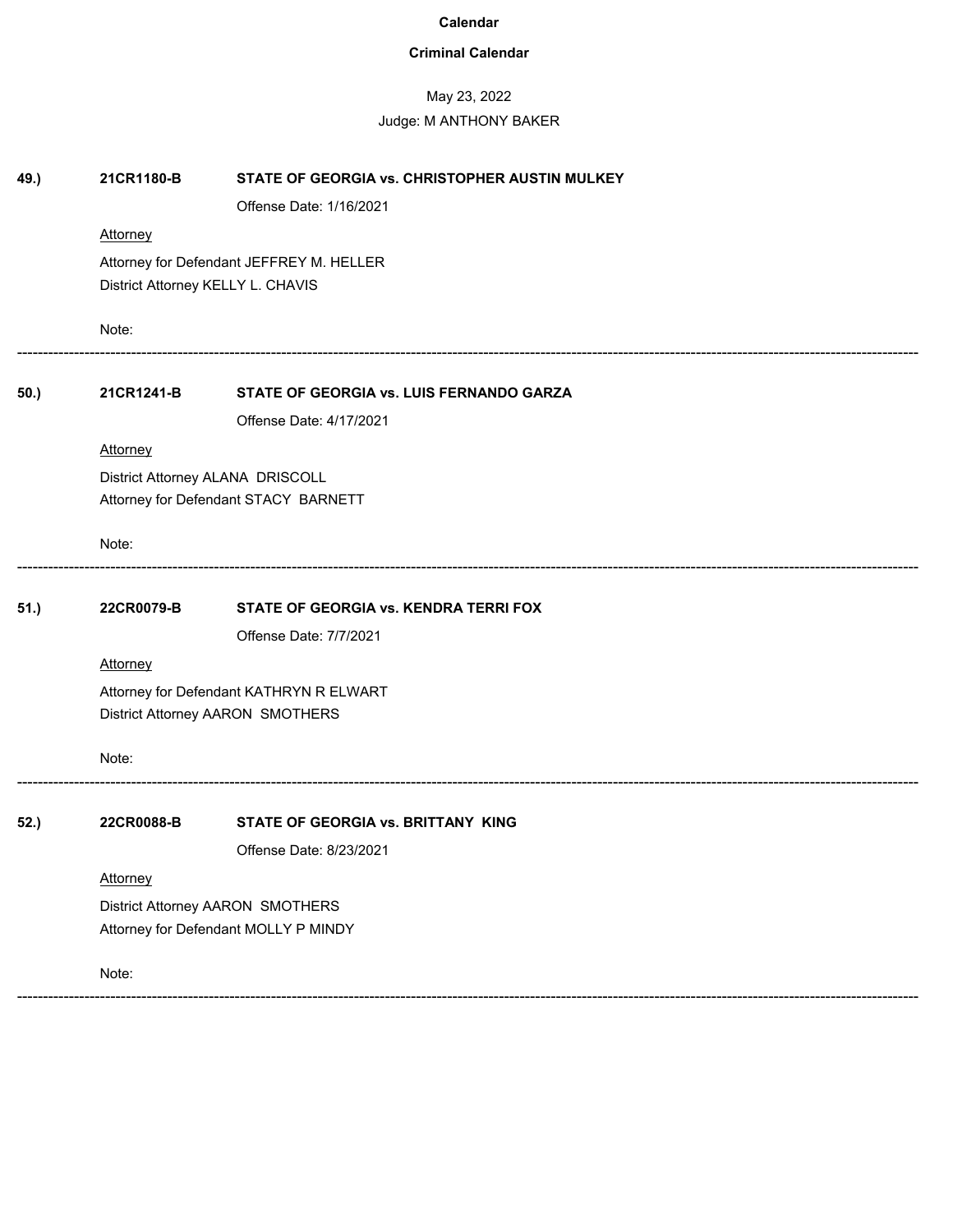# **Criminal Calendar**

# May 23, 2022

# Judge: M ANTHONY BAKER

| 53.  | 22CR0208-B                            | STATE OF GEORGIA vs. ANDREW DAKOTA DAY         |
|------|---------------------------------------|------------------------------------------------|
|      |                                       | Offense Date: 12/20/2020                       |
|      | <b>Attorney</b>                       |                                                |
|      |                                       | Attorney for Defendant ROSS D GRISHAM          |
|      | District Attorney KELLY L. CHAVIS     |                                                |
|      | Note:                                 |                                                |
| 54.) | 22CR0208-B                            | <b>STATE OF GEORGIA vs. DEANNA CHERI SMITH</b> |
|      |                                       | Offense Date: 12/20/2020                       |
|      | Attorney                              |                                                |
|      | Attorney for Defendant JESSICA L LONG |                                                |
|      | District Attorney KELLY L. CHAVIS     |                                                |
|      | Note:                                 |                                                |

------------------------------------------------------------------------------------------------------------------------------------------------------------------------------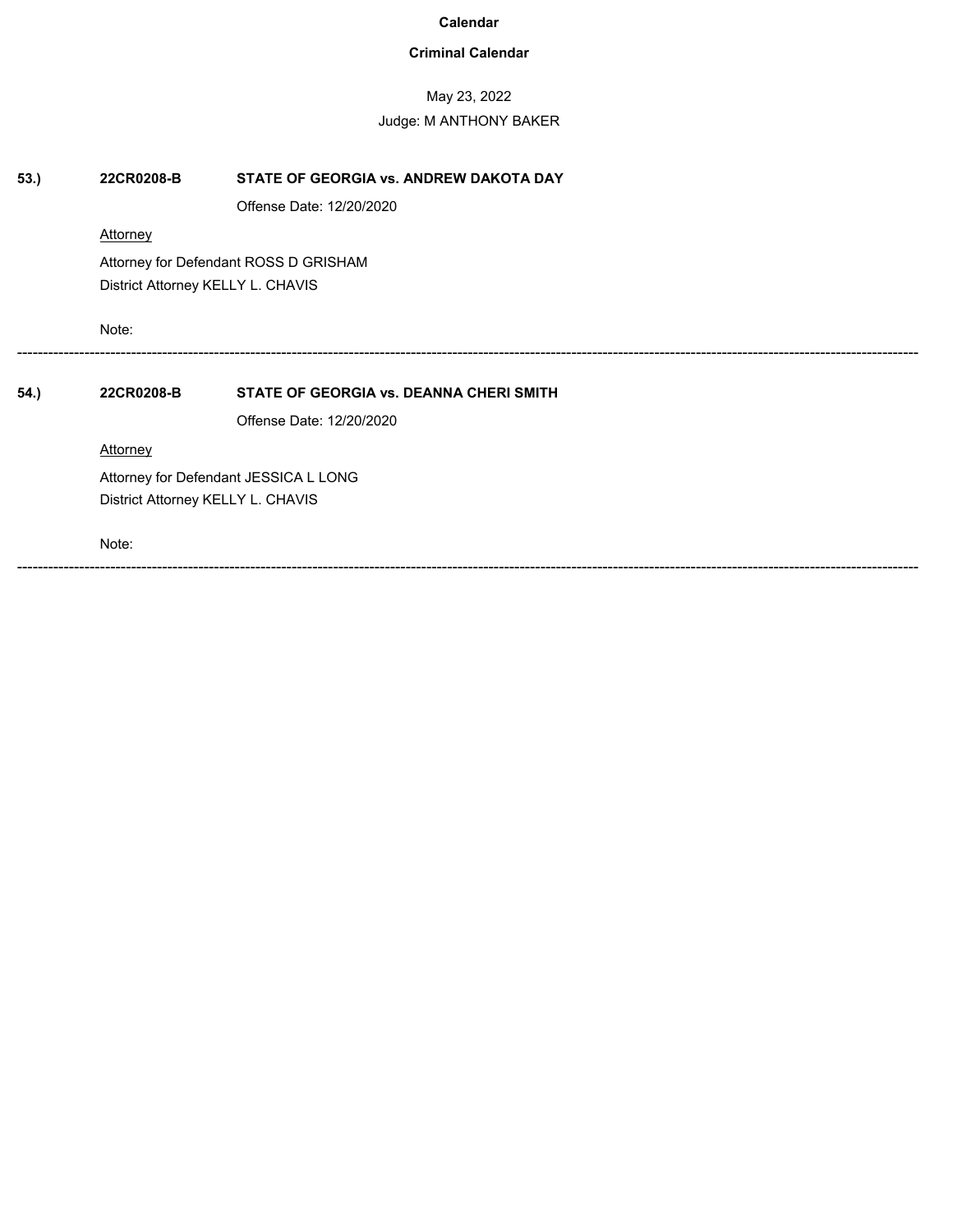# **Criminal Calendar**

# May 23, 2022

| Name                           | Case Number | Item#          |
|--------------------------------|-------------|----------------|
| AKRAM, JORDAN ARMON            | 21CR0869-B  | 41             |
| ANDUJAR, GERALD CHRISTOPHER    | 21CR0699-B  | 31             |
| <b>BLAIR, JONATHAN TRAMORE</b> | 21CR0170-B  | 14             |
| BLANCHARD, SUSAN CAROL         | 20CR1130-B  | 12             |
| BRYAN, SAVANNAH LOUISE         | 21CR1180-B  | 48             |
| BRYAN, WILLIAM JOHN            | 21CR1030-B  | 42             |
| COIT, JONATHAN MICHAEL         | 21CR0439-B  | 22             |
| COLLIER, ASHLEY                | 21CR0550-B  | 25             |
| DAVIS, JORDAN LEE              | 21CR0797-B  | 38             |
| DAY, ANDREW DAKOTA             | 22CR0208-B  | 53             |
| <b>ERICKSON, BLAKE ROBERT</b>  | 20CR0549-B  | 7              |
| FORTNER, CARLA EARLENE         | 21CR0751-B  | 33             |
| FOX, KENDRA TERRI              | 22CR0079-B  | 51             |
| GARZA, LUIS FERNANDO           | 21CR1241-B  | 50             |
| GASPARD, TRAVIS JOSEPH         | 21CR0216-B  | 17             |
| GIBBS, MICHAEL JAMES           | 19CR1461-B  | 3              |
| GIBBS, MICHAEL JAMES           | 20CR0462-B  | 6              |
| GILSTRAP, MICHAEL LAMAR        | 21CR0754-B  | 34             |
| GILSTRAP, MICHAEL LAMAR        | 21CR0756-B  | 35             |
| GILSTRAP, MICHAEL LAMAR        | 21CR1150-B  | 47             |
| GONZALEZ-AUSTIN, DENISE MARIE  | 20CR0394-B  | 4              |
| HALL, JENNIFER                 | 21CR0626-B  | 28             |
| HARTMAN, SHANE GREGORY         | 20CR0462-B  | 5              |
| HILLJR, CALVIN ANTHONY         | 21CR0864-B  | 40             |
| JACOBS, NATHANIEL EUGENE       | 21CR1127-B  | 45             |
| JEFFERS, LARRY DEAN            | 21CR0816-B  | 39             |
| JONES, MARK ANTHONY            | 21CR0227-B  | 18             |
| KELLEY, JACKSON KYLE           | 21CR0185-B  | 16             |
| KEMP, DELVIN REX               | 20CR0965-B  | 9              |
| <b>KEY, JANET LEIGH</b>        | 21CR0614-B  | 27             |
| KING, BRITTANY                 | 22CR0088-B  | 52             |
| LEE, JUSTIN CHANCE             | 21CR0443-B  | 23             |
| LEWISJR, CARL CLIFTON          | 19CR1441-B  | $\overline{2}$ |
| MCCONNELL, ALISSA DAWN         | 21CR0180-B  | 15             |
| MITCHELL, TOMMI SUE            | 21CR0685-B  | 30             |
| MORNING, EZRA                  | 21CR1125-B  | 44             |